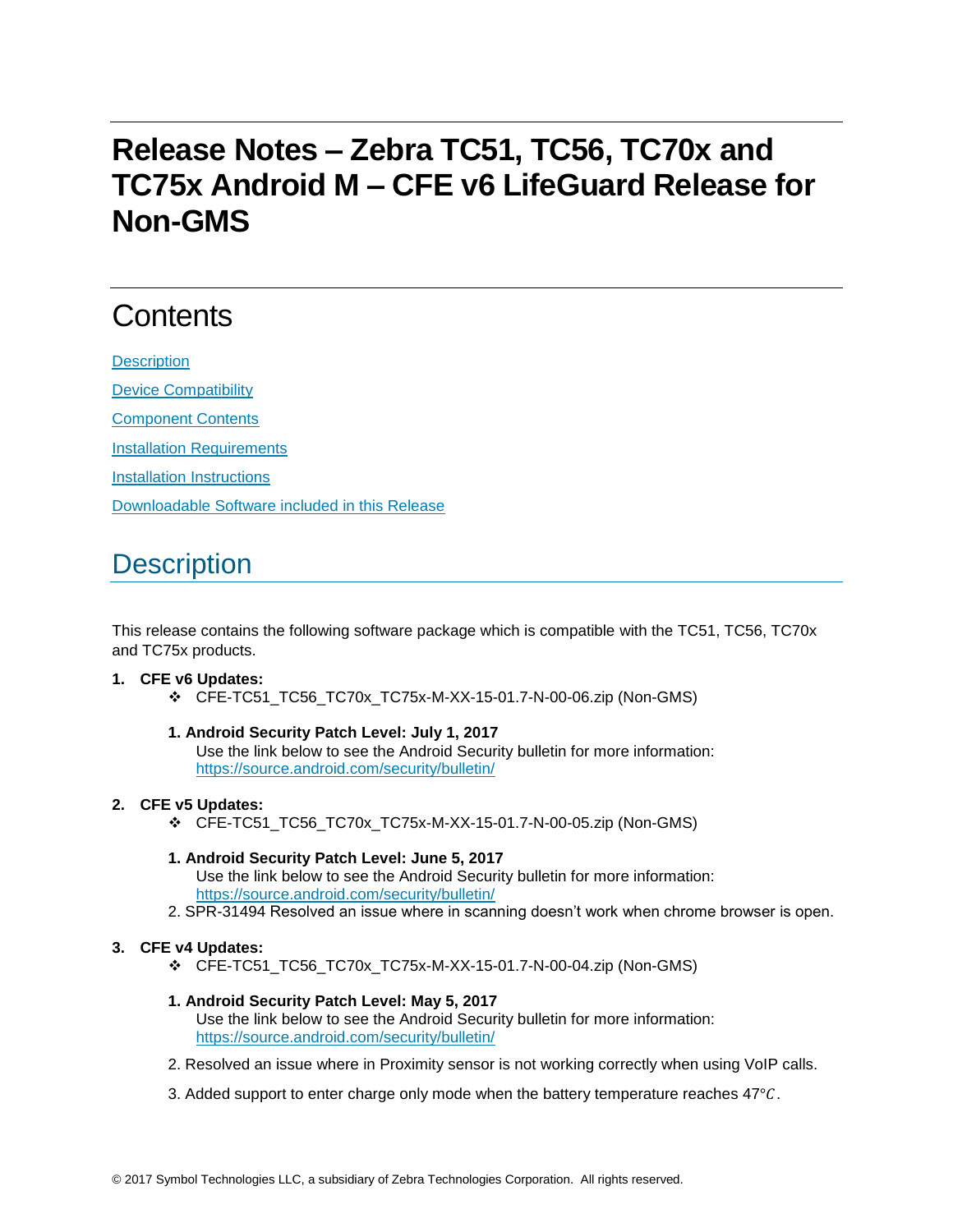#### **4. CFE v3 Updates:**

- CFE-TC51\_TC56\_TC70x\_TC75x-M-XX-15-01.7-N-00-03.zip (Non-GMS)
- 1. **Android Security Patch Level:** April 5, 2017 Use the link below to see the Android Security bulletin for more information: <https://source.android.com/security/bulletin/>
- 2. Resolved an issue where in conversion from GMS to Non-GMS OS v01-15-01.7 or vice versa would not work if CFE v2 OTA Incremental Package is already installed.
- 3. Resolved an issue where in patches can't be applied via external SD card when using MDM.
- 4. SPR 31092 Added support for regenerating the keystore master-key file after retry failure.
- 5. Already included the support for ATLAS\_P02\_AOSP\_15-01.7.zip Package 2 Incremental Update (Mandatory)

### <span id="page-1-0"></span>Device Compatibility

This software release has been approved for Android TC51, TC56, TC70x and TC75x Marshmallow Non-GMS models mentioned below.

| Device            | <b>Operating System</b> |
|-------------------|-------------------------|
| TC510K-2PAZU2P-US | <b>Android M</b>        |
| TC510K-2PAZU2P-A6 | <b>Android M</b>        |
| TC510K-2PAZU2P-IA | <b>Android M</b>        |
| TC510K-2PAZU4P-US | <b>Android M</b>        |
| TC510K-2PAZU4P-A6 | <b>Android M</b>        |
| TC510K-2PAZU4P-IA | <b>Android M</b>        |
| TC56CJ-2PAZU2P-A6 | <b>Android M</b>        |
| TC56DJ-2PAZU2P-A6 | <b>Android M</b>        |
| TC56DJ-2PAZU2P-BR | <b>Android M</b>        |
| TC56DJ-2PAZU2P-IA | <b>Android M</b>        |
| TC56DJ-2PAZU2P-TN | <b>Android M</b>        |
| TC56CJ-2PAZU4P-A6 | <b>Android M</b>        |
| TC56DJ-2PAZU4P-A6 | <b>Android M</b>        |
| TC56DJ-2PAZU4P-BR | <b>Android M</b>        |
| TC56DJ-2PAZU4P-IA | <b>Android M</b>        |
| TC700K-02B22B0US  | <b>Android M</b>        |
| TC700K-02B24B0US  | <b>Android M</b>        |
| TC700K-02B22B0A6  | <b>Android M</b>        |
| TC700K-02B24B0A6  | <b>Android M</b>        |
| TC75FK-22B22ADA6  | <b>Android M</b>        |
| TC75FK-22B24ADA6  | <b>Android M</b>        |
| TC75FK-22B22ADBR  | <b>Android M</b>        |
| TC75FK-22B22ADIA  | <b>Android M</b>        |
| TC75FK-22B22ADID  | <b>Android M</b>        |
| TC75FK-22B22ADTN  | <b>Android M</b>        |
| TC75FK-22F22ADA6  | <b>Android M</b>        |
| TC75FK-22B22ADTW  | <b>Android M</b>        |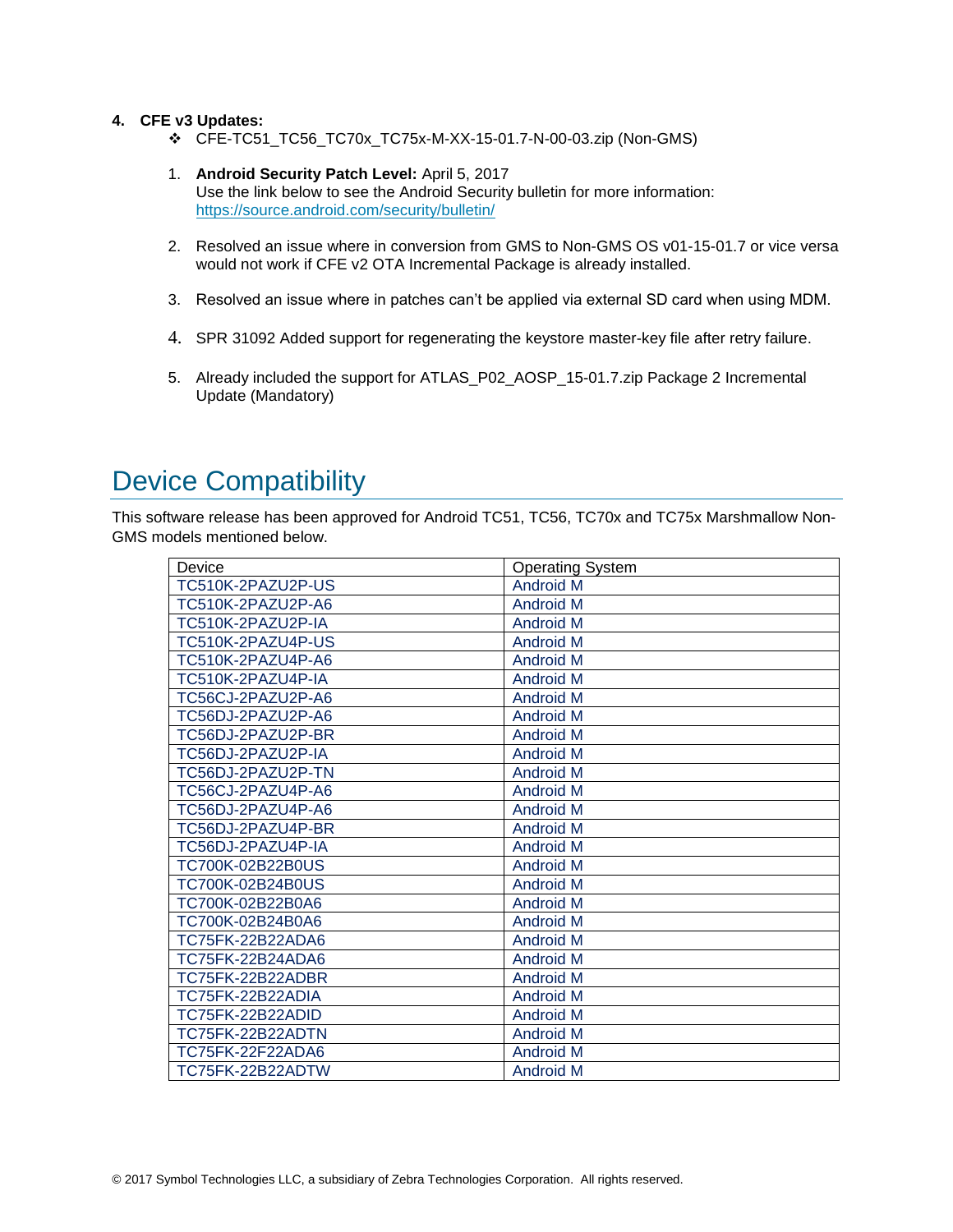## <span id="page-2-0"></span>Component Contents

| Component / Description     | Version                            |
|-----------------------------|------------------------------------|
| <b>Product Build Number</b> | 01-15-01.7-MN-00-PATCH006 (CFE v6) |
| Android Version             | 6.0.1                              |
| <b>WLAN</b>                 | FUSION BA 2 00.0.2.030 M           |

## <span id="page-2-1"></span>Installation Requirements

- ADB installed on the PC (including adb drivers)
- USB debugging turned ON (from Developer options)
- TC51/TC56/TC70x/TC75x has at least:
	- $\circ$  Version 01-15-01.7 build (GA)

### <span id="page-2-2"></span>Installation Instructions

BEFORE UPDATING THE OS IMAGE, EXTERNAL POWER MUST BE APPLIED TO THE TERMINAL VIA USB CHARGING CABLE OR CRADLE.

PLEASE ENSURE BATTERY LEVEL IS > 30%

CFE software update procedure for TC51, TC56, TC70x and TC75x:

- 1. Plug the TC51/TC56/TC70x/TC75x into the USB & Charging Cable and then the Cable to the PC. If you have a Cradle with USB connectivity, connect it now.
- 2. You may need to pull down the top menu and if you see "USB for charging", touch it and then change it to "File transfers".
- 3. Open Command Prompt, run *"adb devices"* and check to see if you are able to see the device's serial number… If yes, proceed… if not you will need to get the PC set up with the proper drivers or install an External SD Card.
- 4. On device you will see "USB for Charging" USB applet popup, once connected to any windows PC, click on this and change to "File Transfer" this way your PC will see Internal Storage Folder of the Device.
	- a. *Note*: If you have an External SD Card installed, you can drag & drop the files on that card to perform the Recovery update that way… if not, continue with the ADB Sideload.
	- Download Image CFE-TC51\_TC56\_TC70x\_TC75x-M-XX-15-01.7-N-00-06.zip
- 5. Entering into Recovery Mode
	- a. Choice 1: In Command Prompt, type *"adb reboot recovery" and click enter*.
	- b. Choice 2:
		- Reset and hold PTT key